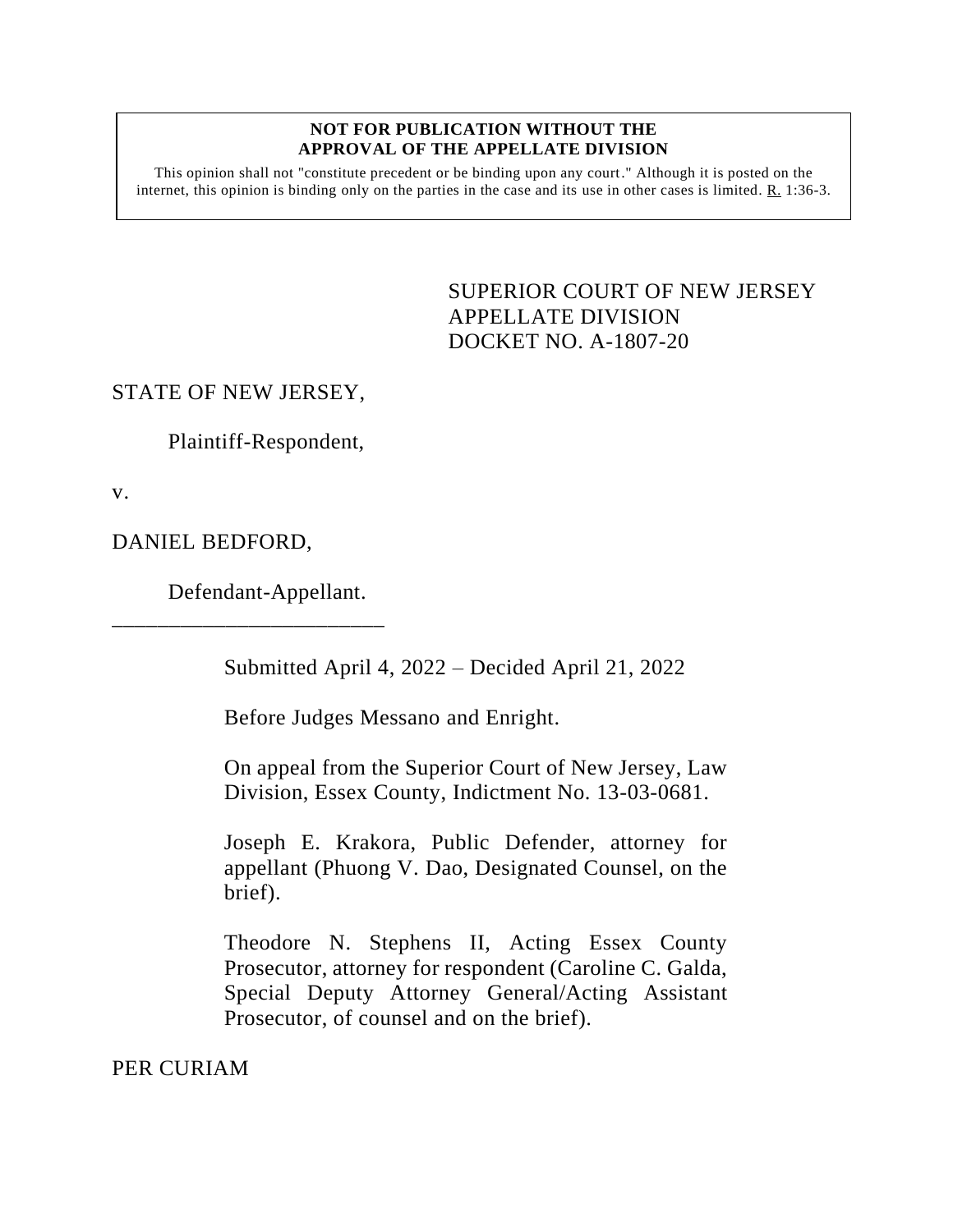Defendant Daniel Bedford appeals from the October 13, 2020 order denying his petition for post-conviction relief (PCR) without an evidentiary hearing. We affirm, substantially for the reasons set forth in Judge Siobhan A. Teare's thorough and cogent opinion.

### I.

Because we outlined the underlying facts at length in the decision resulting from defendant's direct appeal, State v. Bedford, No. A-3518-14 (App. Div. May 26, 2017) (Bedford I), we provide only a summary of the facts pertinent to this PCR appeal.

Defendant admitted at trial to fatally stabbing Kareem Montague during a drug deal in 2012. According to defendant's testimony, he, Montague, and Montague's girlfriend, Charlene Fields, were sitting in a car to conduct the drug transaction. Defendant offered Montague \$16, rather than the usual \$20 for a PCP-soaked cigarette, and Montague purportedly became "aggressive" after taking the "short" payment. Defendant contended that after the two men engaged in a physical altercation in the car, Montague pulled out a knife and lunged at him. Defendant testified that he managed to wrestle the knife away from Montague, swung it and stabbed Montague in self-defense.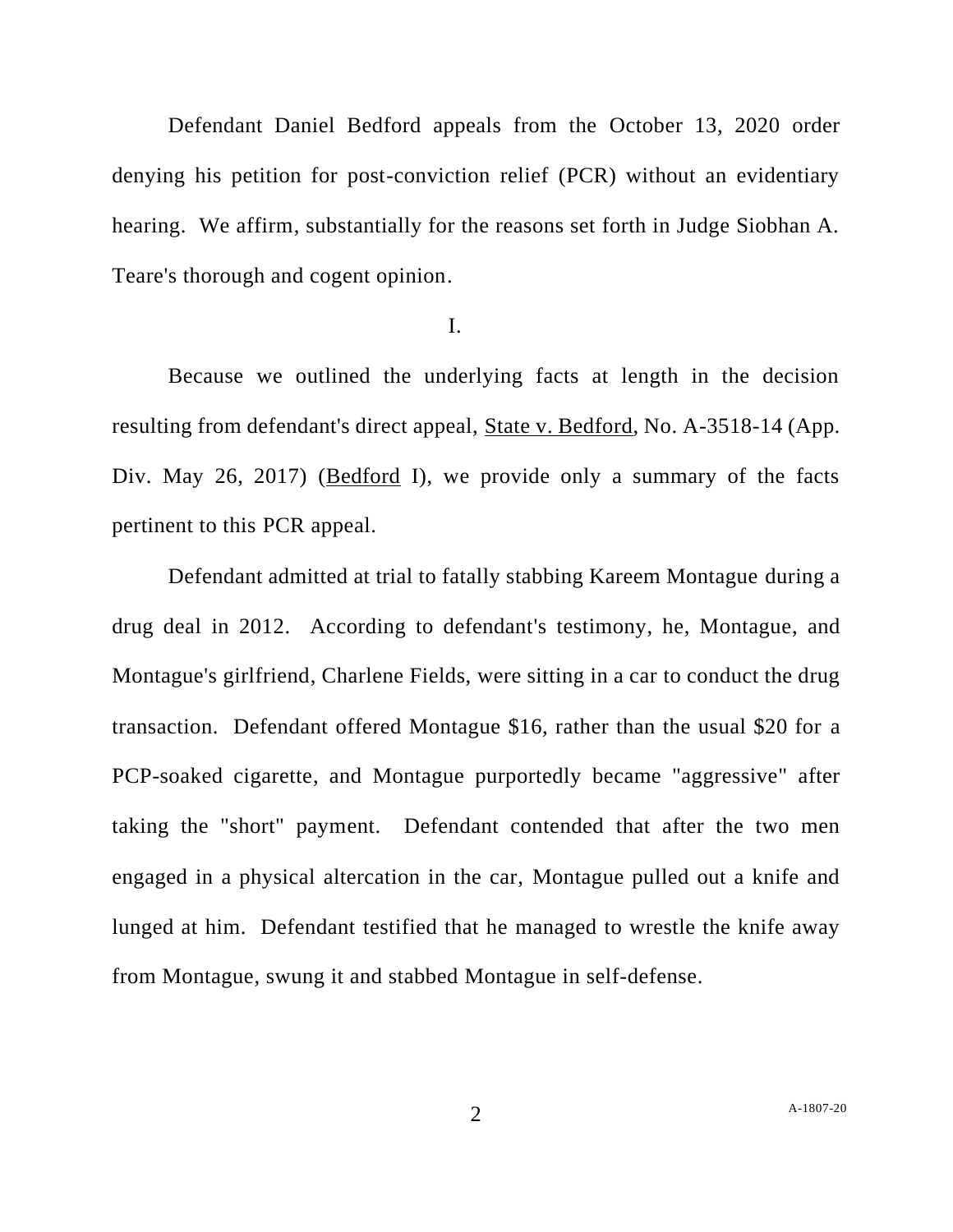Additionally, defendant stated Fields drove the car away from the scene after Montague collapsed on top of defendant while the two men were still in the car. He testified Fields stopped the car at some point and jumped out, so he drove the car for about another a minute before abandoning it on a sidewalk and running from the scene. In defendant's view, the "[o]nly thing [he] probably could have [done] better was . . . call[] the police . . . to . . . let them know . . . [his] side of the story, what happened."

Fields's account of the incident was quite different. She testified at trial that defendant entered the car without invitation, Montague looked scared, and after the two men physically fought, Montague asked her to drive away and get him to a hospital, stating "This [expletive], he stabbed me." Defendant was still in the car. Fields stated that as she was driving, defendant told her to "stop the [expletive] car," which she did. Thereafter, defendant reached for the car key, Fields exited the car, and defendant drove away with Montague in the car. Fields ran to a nearby gas station for help. After driving for about a minute, defendant left the car on the sidewalk and ran. Montague died alone in the car.

The State produced evidence at trial implicating defendant in the killing, including a surveillance video of the area near the spot where Montague's car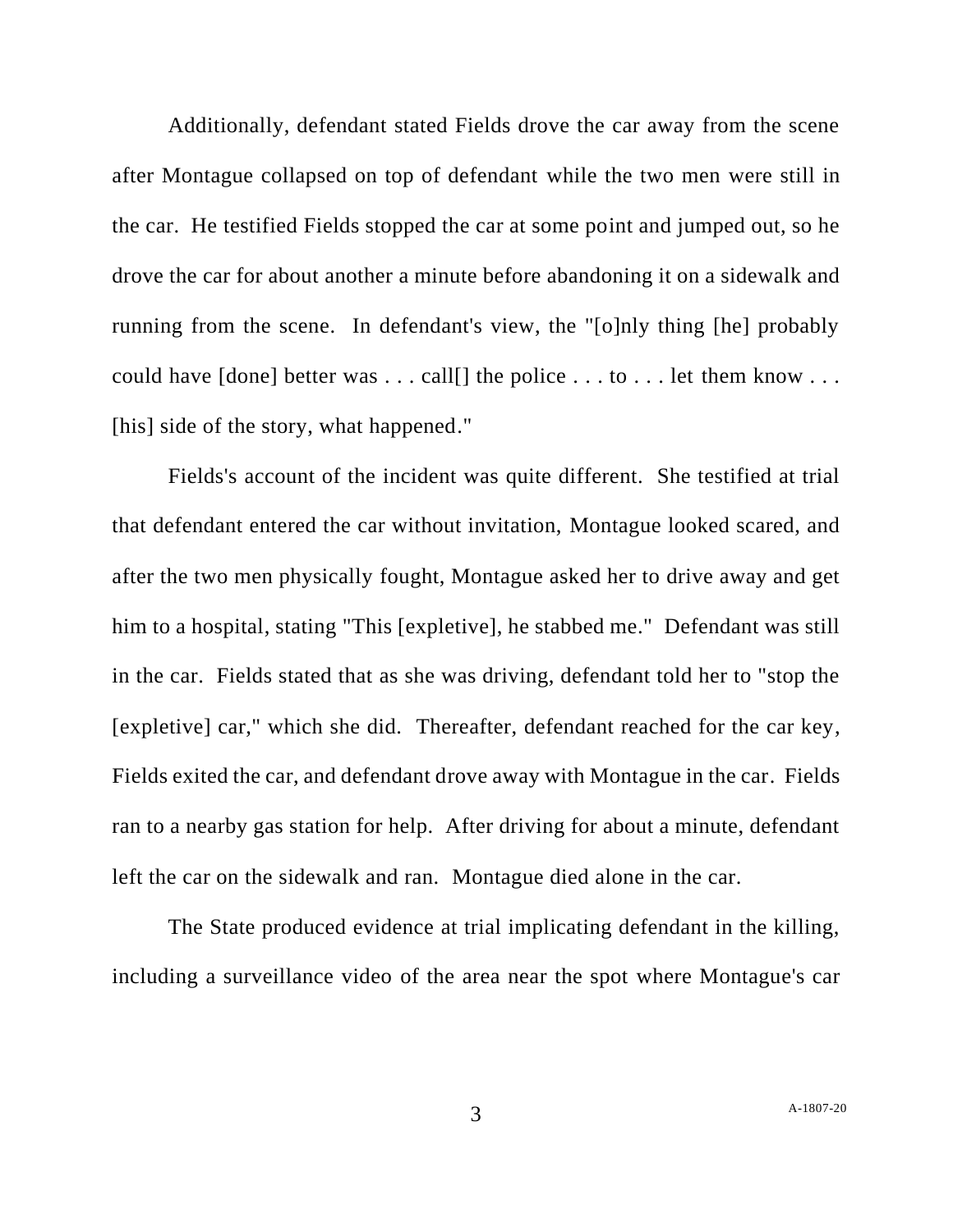was abandoned that showed defendant removing and discarding a sweatshirt stained with what was subsequently identified as Montague's blood.

A jury convicted defendant of first-degree aggravated manslaughter, N.J.S.A. 2C:11-4(a)(1), first-degree carjacking, N.J.S.A. 2C:15-2, fourth-degree unlawful possession of a knife, N.J.S.A. 2C:39-5(d), and third-degree possession of a knife for an unlawful purpose, N.J.S.A. 2C:39-4(d). At sentencing, the judge merged the convictions for aggravated manslaughter and possession of a knife for an unlawful purpose and sentenced defendant to concurrent prison terms of fifteen years for carjacking, twenty-five years for aggravated manslaughter, and one year on the fourth-degree offense. The sentences imposed for aggravated manslaughter and carjacking were subject to the No Early Release Act (NERA), N.J.S.A. 2C:43-7.2.

We affirmed defendant's convictions but remanded for resentencing. Bedford I, slip op. at 18. Upon resentencing, defendant received an aggregate term of twenty-three years in prison, subject to NERA. We considered defendant's appeal from his resentence on the excessive sentencing oral calendar, per Rule 2:9-11, and affirmed. State v. Bedford, No. A-5056-17 (App. Div. Jan. 9, 2019) (Bedford II); several months later, the Supreme Court denied defendant's petition for certification. 231 N.J. 150.

4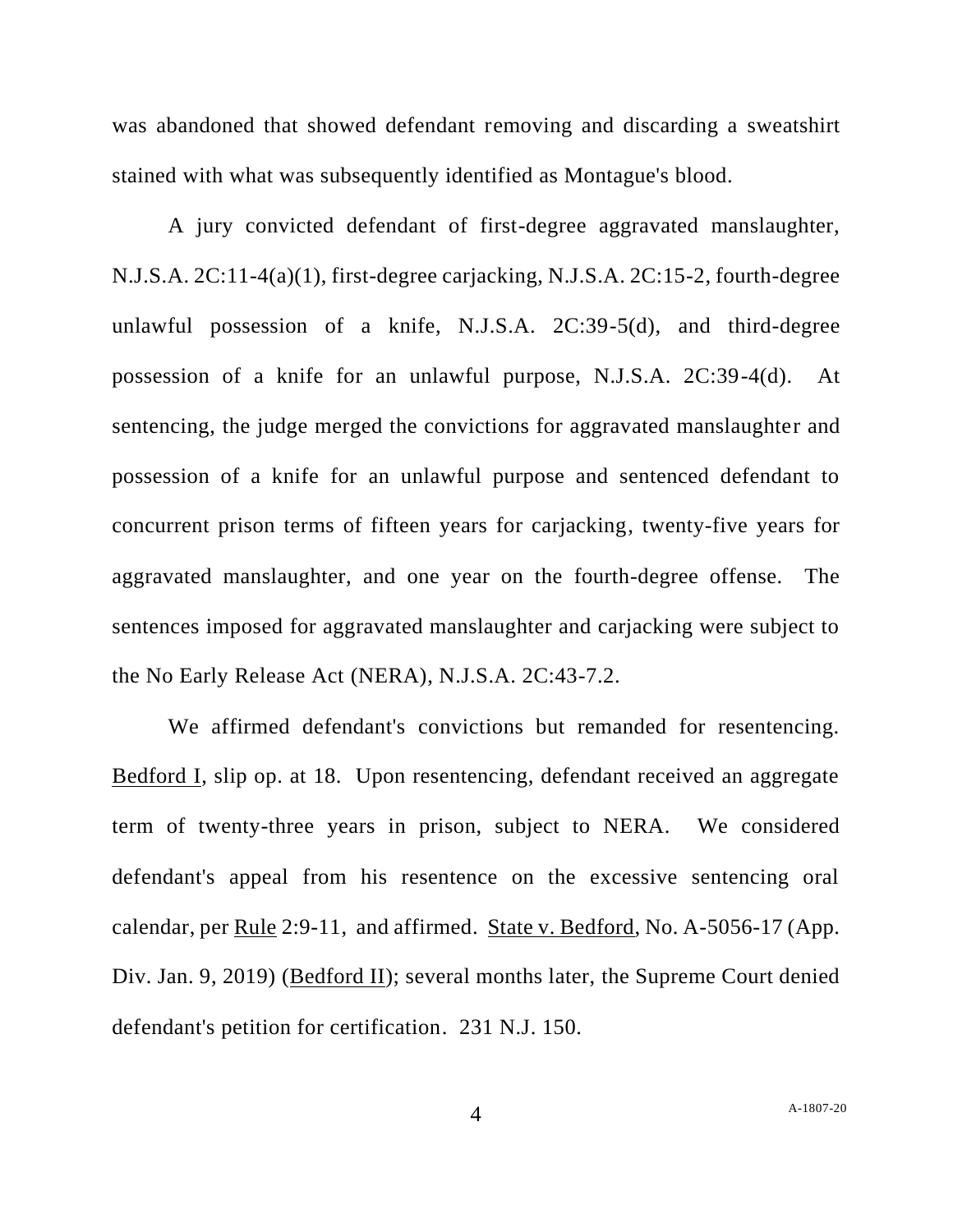In August 2019, defendant filed a pro se PCR petition, in part arguing his trial counsel provided ineffective assistance (IAC). Assigned PCR counsel filed a supplemental brief in June 2020, incorporating defendant's pro se arguments and also raising IAC claims. Pertinent to this appeal, PCR counsel specifically argued trial counsel was ineffective for failing to interview and subpoena Khadidrah Grissom, Montague's former girlfriend and owner of the car in which Montague was fatally stabbed. PCR counsel argued that if Grissom was called by trial counsel to testify, "Grissom's testimony would have helped support [defendant's] argument of self-defense and helped support his testimony that the victim became aggressive with him" because Grissom gave a statement to the police the day of the stabbing, implying "the victim had a bad demeanor towards others and was difficult to deal with" and would "'get real nasty' with his customers."

Judge Teare, who also conducted defendant's jury trial in 2014, heard argument on defendant's petition in September 2020. On October 13, 2020, the judge entered an order, rejecting defendant's IAC claims and denying his petition without an evidentiary hearing. In the eleven-page opinion accompanying the judge's order, she addressed defendant's IAC claims regarding Grissom, stating:

5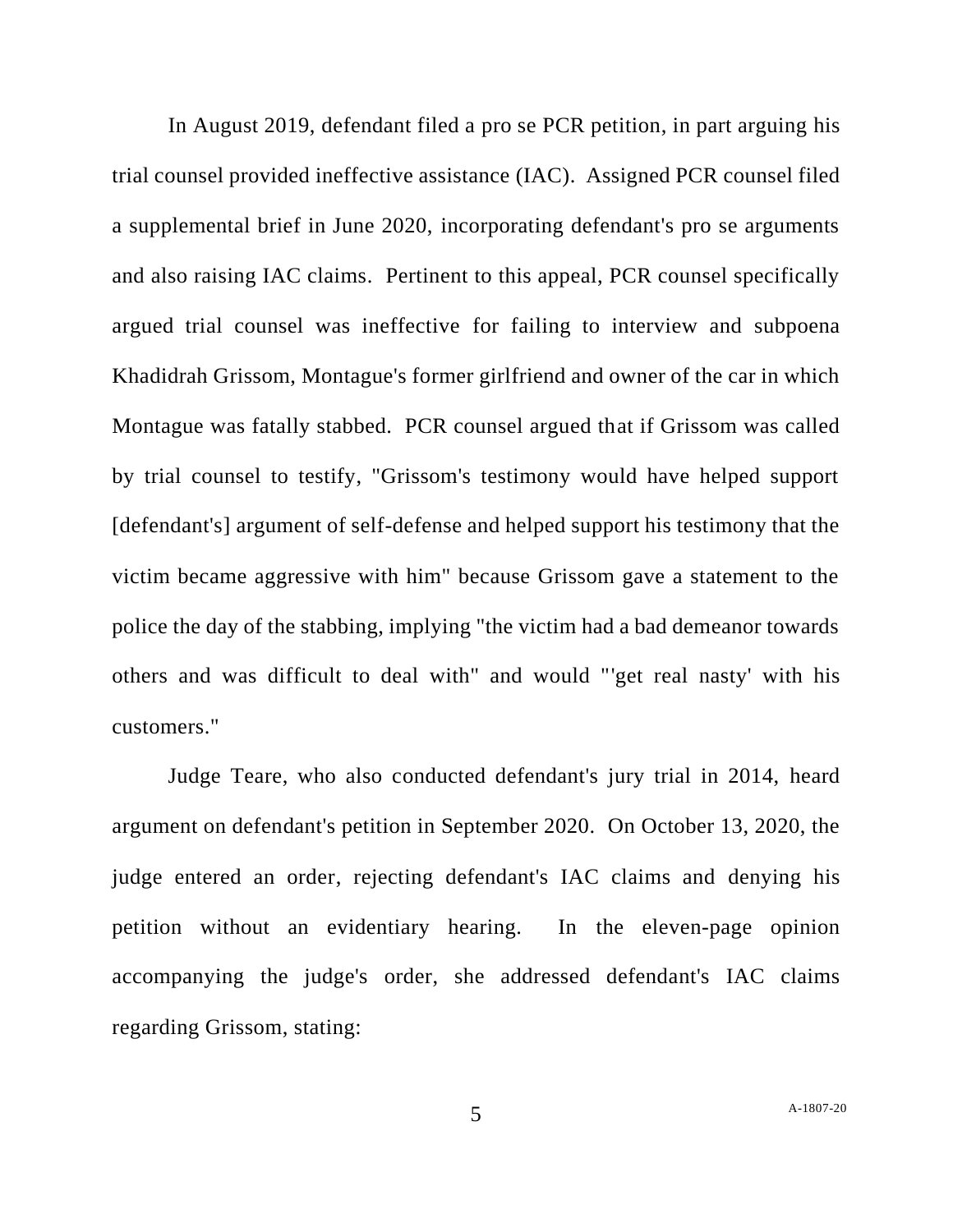The [c]ourt notes, while Ms. Grissom did state the decedent would get verbally nasty with customers who "shorted" him,[] a fair reading of her June 6, 2012 statement to police clearly shows that she was mourning the death of her ex-boyfriend whom she was still friendly with and that she believed him to be a gentle and sweet person. . . . Thus, this was not a witness who would necessarily provide favorable testimony that the decedent was the aggressor to support Defendant's claim of self-defense.

. . . .

[T]he court's task is to fairly assess defendant's trial counsel's decisions in the context of the State's case against the defendant and the strengths and weaknesses of the evidence available to the defense. Here, trial counsel had reason not to call Grissom to the stand, because there was no way to know what kind of witness she would be on the stand.

. . . .

This [c]ourt determines that trial counsel engaged in reasonable representation, and his representation of the Defendant-Petitioner in no way rose to a level of ineffective assistance of counsel. Petitioner has failed to show deficient performance that mandates [PCR] . . . . Instead, Petitioner points to numerous instances that illustrate trial strategy that trial counsel followed, and that Petitioner was fully aware of the strategy counsel planned to take. It is for the aforementioned reasons that Defendant-Petitioner's [PCR] Motion is hereby DENIED.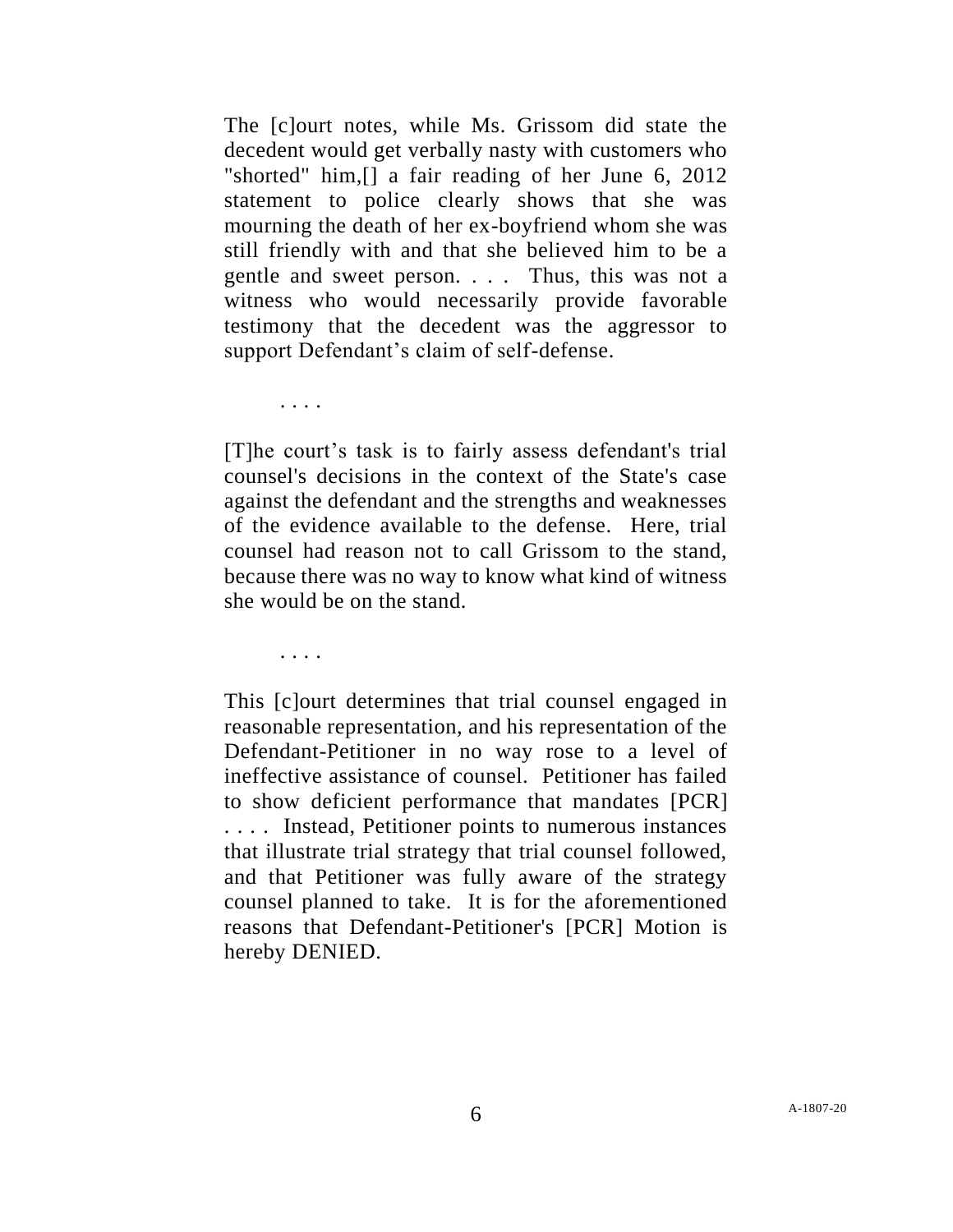Considering her assessment of the issues raised by defendant, Judge

Teare further found "a testimonial hearing is not required to adequately review

the Defendant-Petitioner's arguments pertaining to his [IAC] claims."

II.

On appeal, defendant raises the following arguments:

# POINT I

BECAUSE DEFENDANT RECEIVED INEFFECTIVE ASSISTANCE OF TRIAL COUNSEL, HE WAS PREJUDICED AND THEREFORE, HE IS ENTITLED TO [PCR], INCLUDING AN EVIDENTIARY HEARING.

(a) Trial counsel failed to prepare for trial and subpoena Ms. Grissom's testimony at trial.

# POINT II

DEFENDANT HAS MADE A PRIMA FACIE SHOWING OF INEFFECTIVE ASSISTANCE OF COUNSEL, AND THUS, THE PCR COURT ERRED IN NOT GRANTING AN EVIDENTIARY HEARING.

We conclude these arguments lack merit. R.  $2:11-3(e)(2)$ . We add the

following brief remarks.

"[W]here the [PCR] court does not hold an evidentiary hearing, we may

exercise de novo review over the factual inferences the trial court has drawn

from the documentary record." State v. O'Donnell, 435 N.J. Super. 351, 373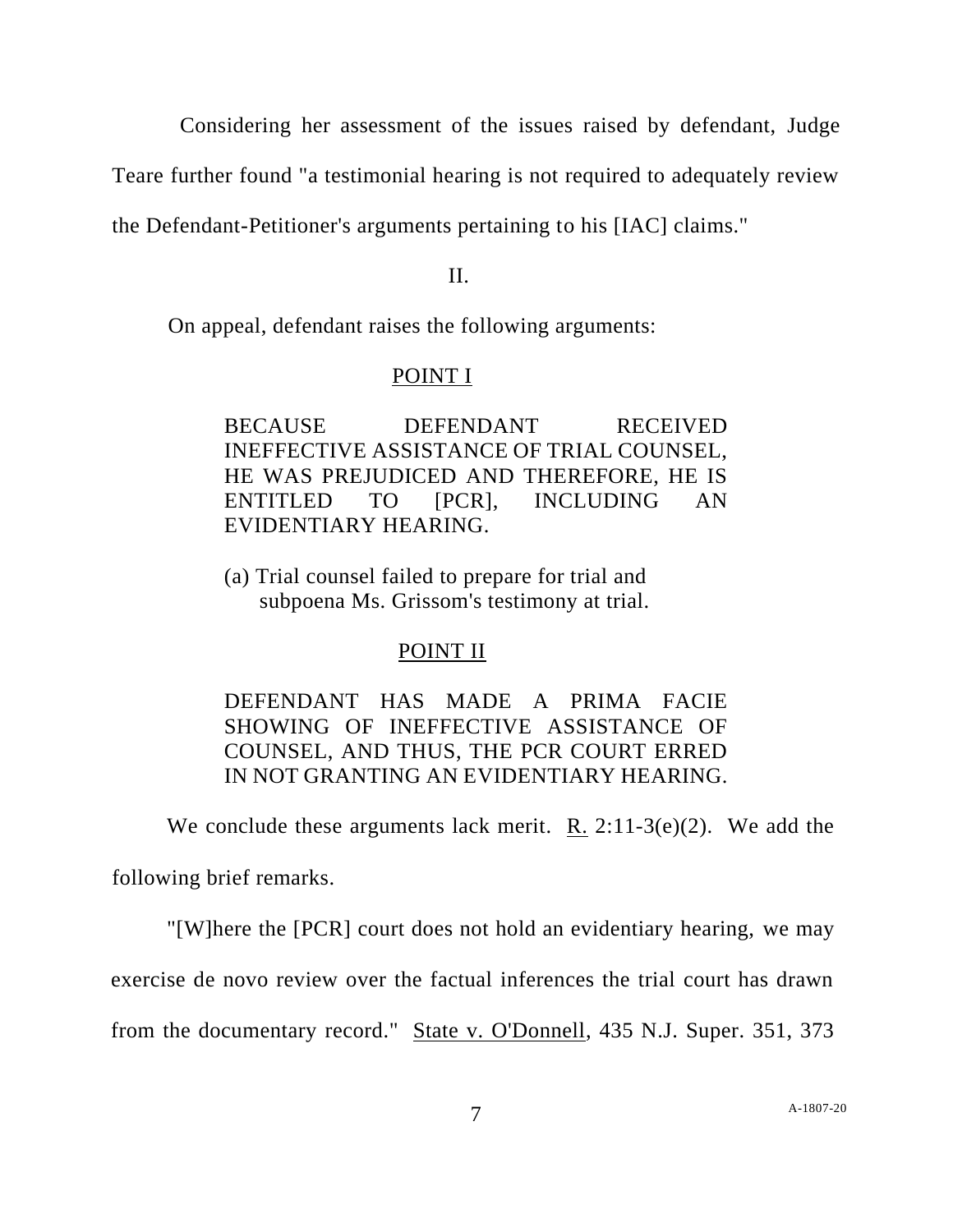(App. Div. 2014) (citation omitted). Additionally, we review a PCR court's legal conclusions de novo. State v. Harris, 181 N.J. 391, 415-16 (2004) (citing Toll Bros., Inc. v. Twp. of W. Windsor, 173 N.J. 502, 549  $(2002)$ ).

To succeed on a claim of ineffective assistance, defendant must establish, first, that "counsel's representation fell below an objective standard of reasonableness" and, second, "there is a reasonable probability that, but for counsel's unprofessional errors, the result of the proceeding would have been different." Strickland v. Washington, 466 U.S. 668, 694 (1984); see also State v. Fritz, 105 N.J. 42, 58 (1987) (adopting the Strickland two-part test in New Jersey). "[T]here is 'a strong presumption that counsel's conduct falls within the wide range of reasonable professional assistance<sup>[1]</sup>, [and t]o rebut that strong presumption, a defendant must establish that trial counsel's actions did not equate to 'sound trial strategy.'" State v. Castagna, 187 N.J. 293, 314 (2006) (quoting Strickland, 466 U.S. at 689). In that vein, we are cognizant that deciding which witnesses to call to the stand is "an art," and we must be "highly deferential" to such choices. State v. Arthur, 184 N.J. 307, 321 (2005) (quoting Strickland, 466 U.S. at 689, 693).

8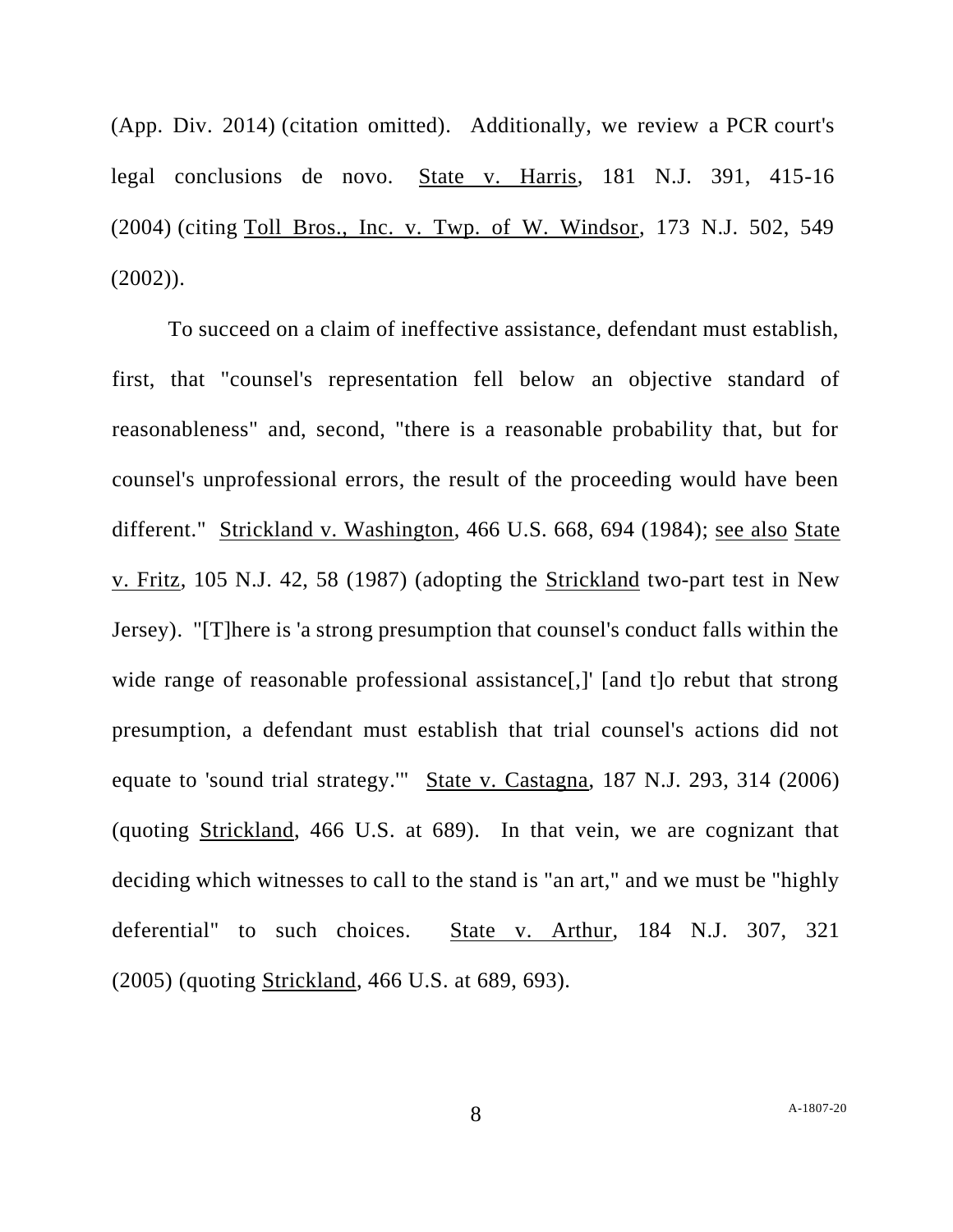To establish a prima facie case of ineffective assistance of counsel, a defendant must present legally competent evidence rather than "bald assertions." State v. Cummings, 321 N.J. Super. 154, 170 (App. Div. 1999). The petitioner must allege specific facts sufficient to support a prima facie claim. Ibid. Such facts must be presented by the petitioner in the form of admissible evidence. Id. at 167. In short, the relevant facts must be shown through "affidavits or certifications based upon the personal knowledge of the affiant or the person making the certification." Id. at 170; see also R. 3:22-10(c). And even if there is a showing that counsel was deficient, a "defendant must demonstrate a reasonable likelihood that his or her claim will ultimately succeed on the merits." State v. Marshall, 148 N.J. 89, 158 (1997) (quoting State v. Preciose, 129 N.J. 451, 463 (1992)).

Simply raising a PCR claim does not entitle a defendant to an evidentiary hearing. Cummings, 321 N.J. Super. at 170 (citing Preciose, 129 N.J. at 462). Instead, an evidentiary hearing is required only when: a defendant establishes a prima facie case in support of PCR; the court determines there are disputed issues of material fact that cannot be resolved by review of the existing record; and the court determines that an evidentiary hearing is required to resolve the claims asserted. State v. Porter, 216 N.J. 343, 354 (2013) (citing R. 3:22-10(b)).